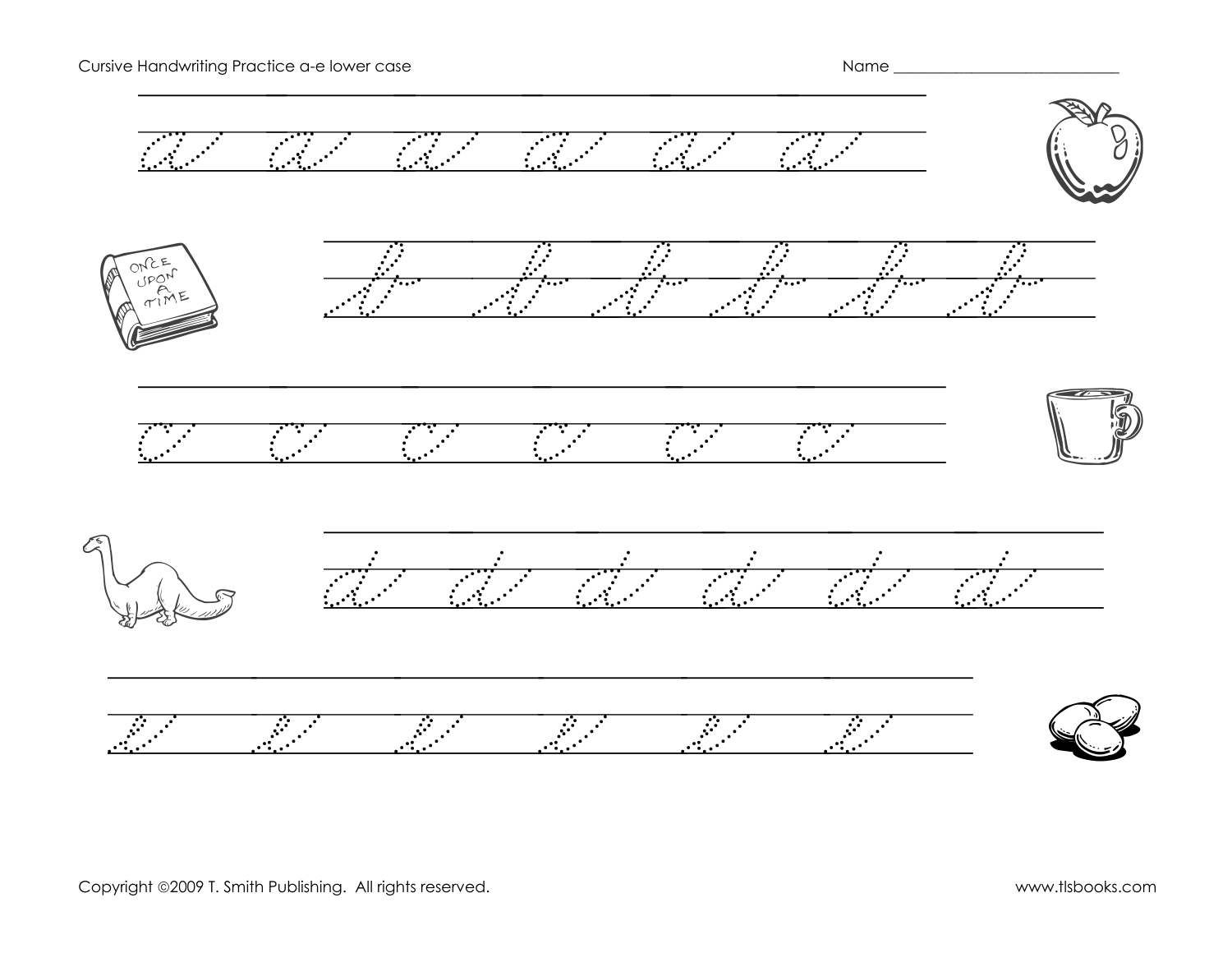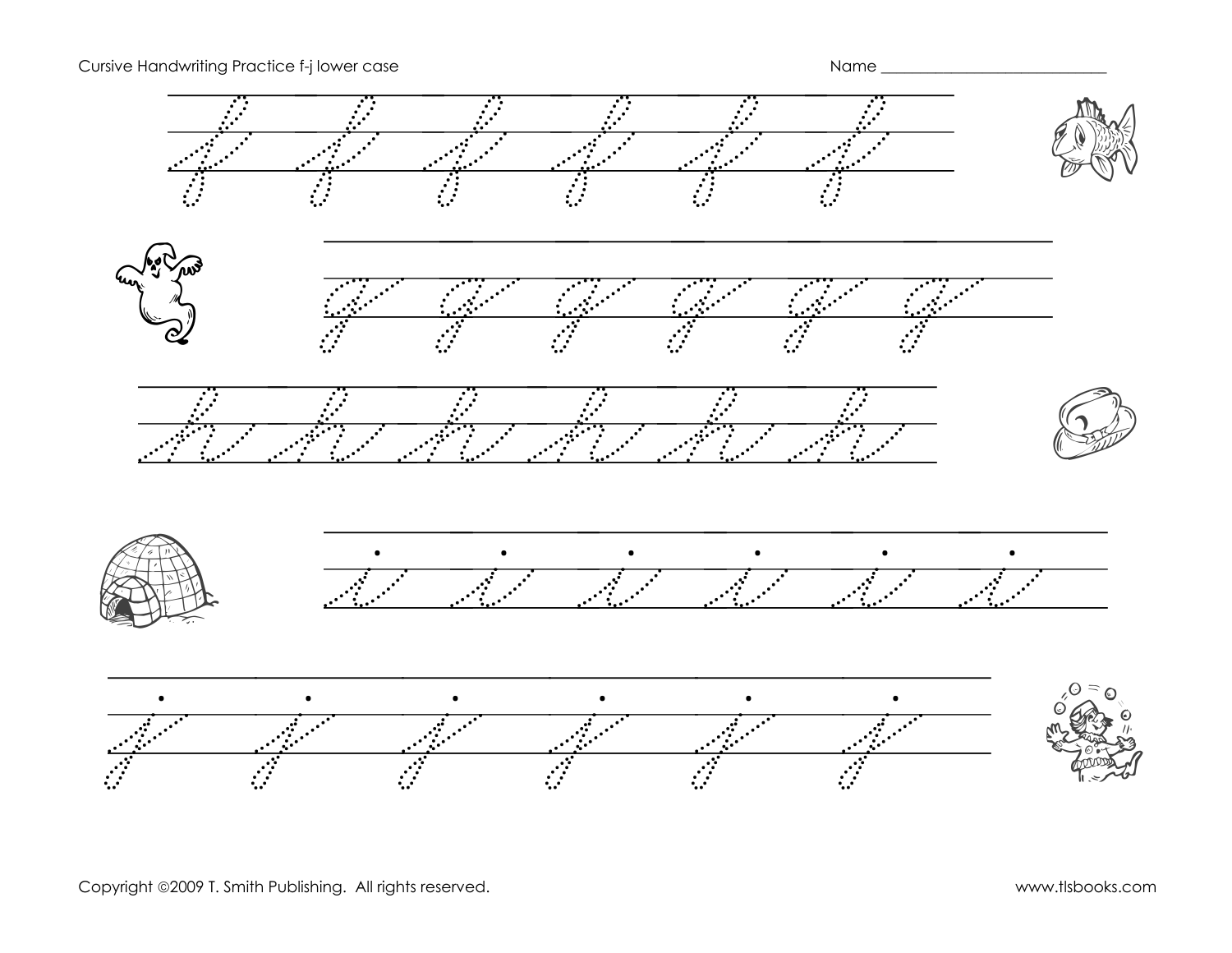Cursive Handwriting Practice k-o lower case Name \_\_\_\_\_\_\_\_\_\_\_\_\_\_\_\_\_\_\_\_\_\_\_\_\_\_\_\_\_\_\_ k k k k k k k l l l l l l l m m m m m m m n n n n n n n o aleas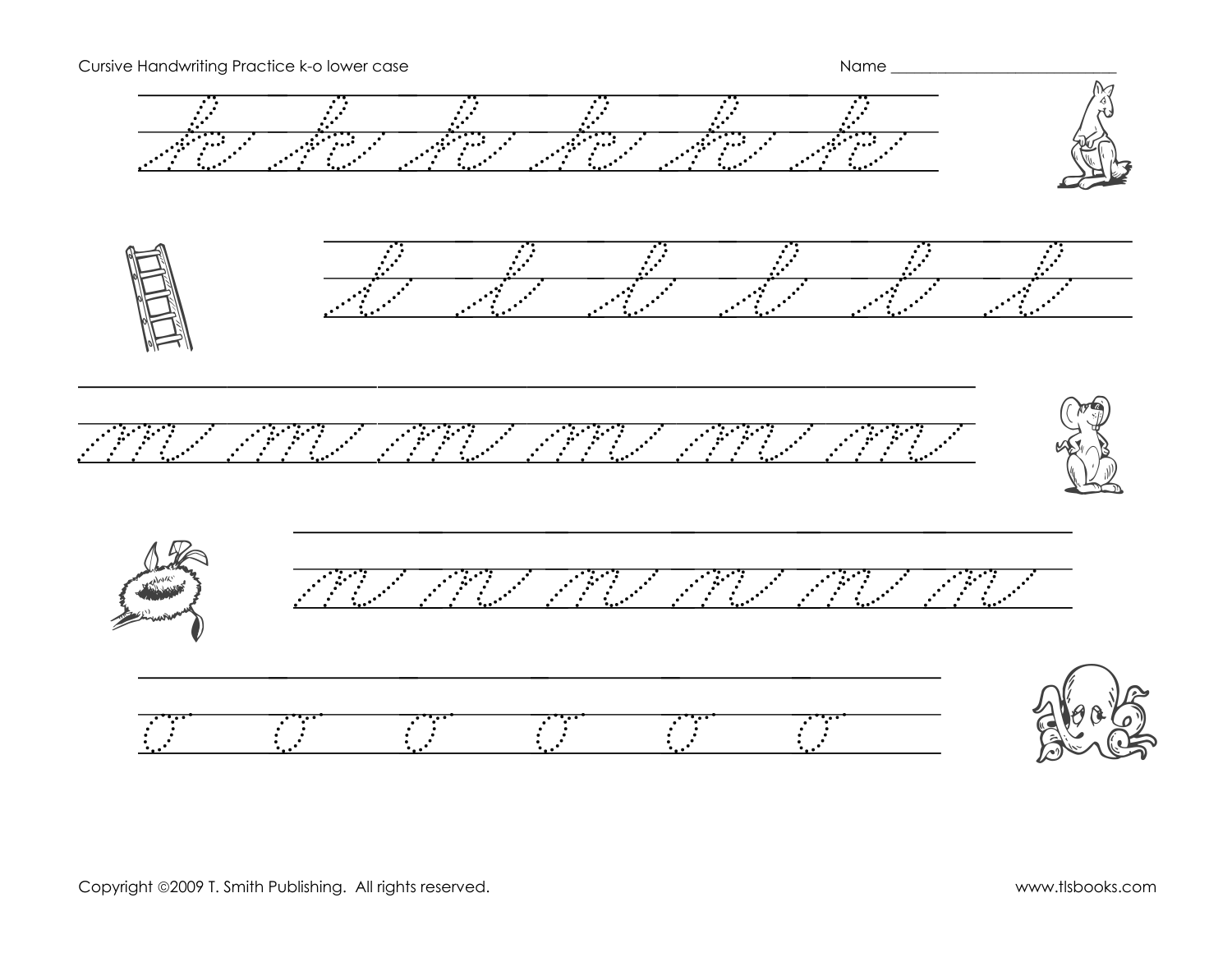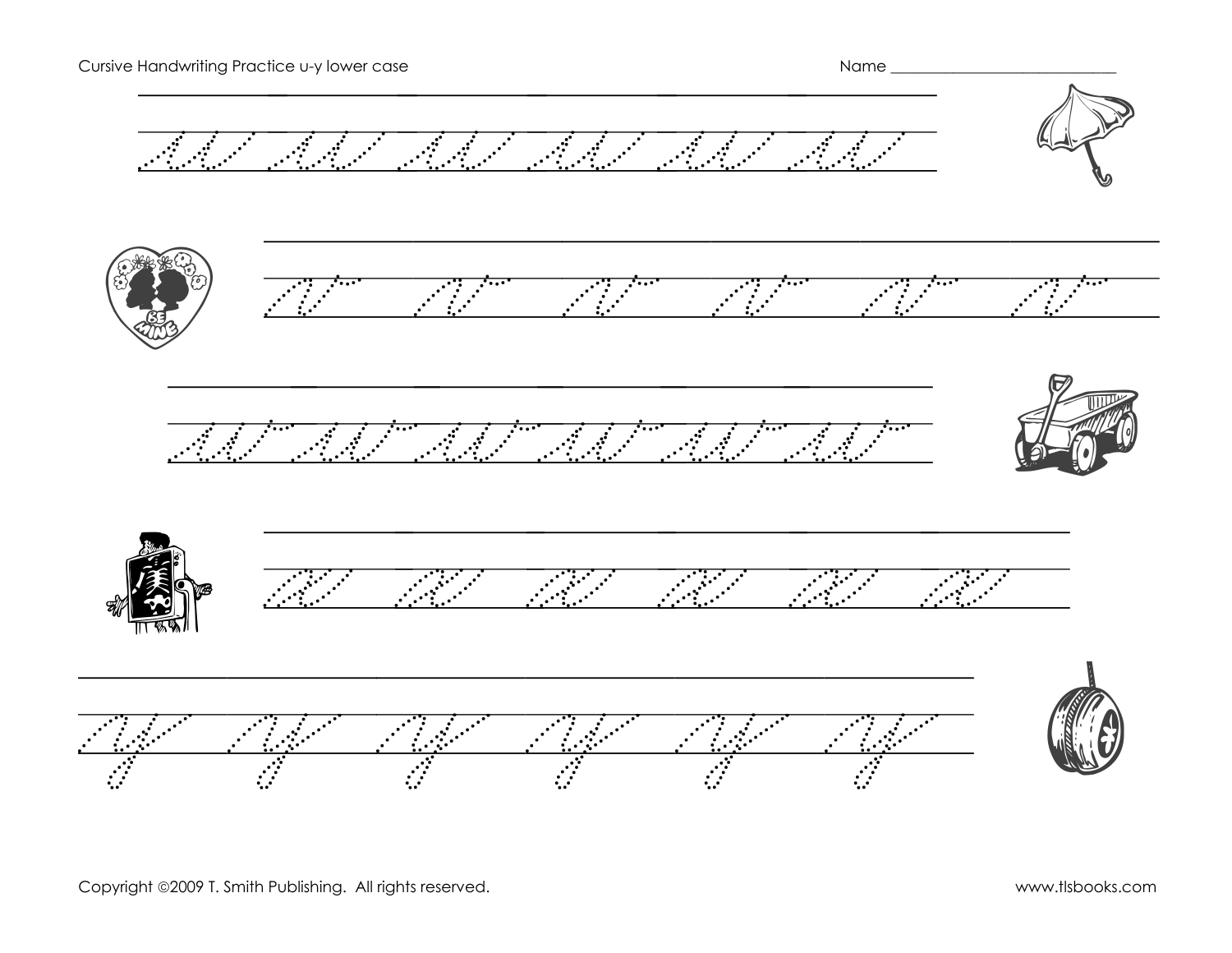

Review.







||||||||||||||||||||||

## Write your name.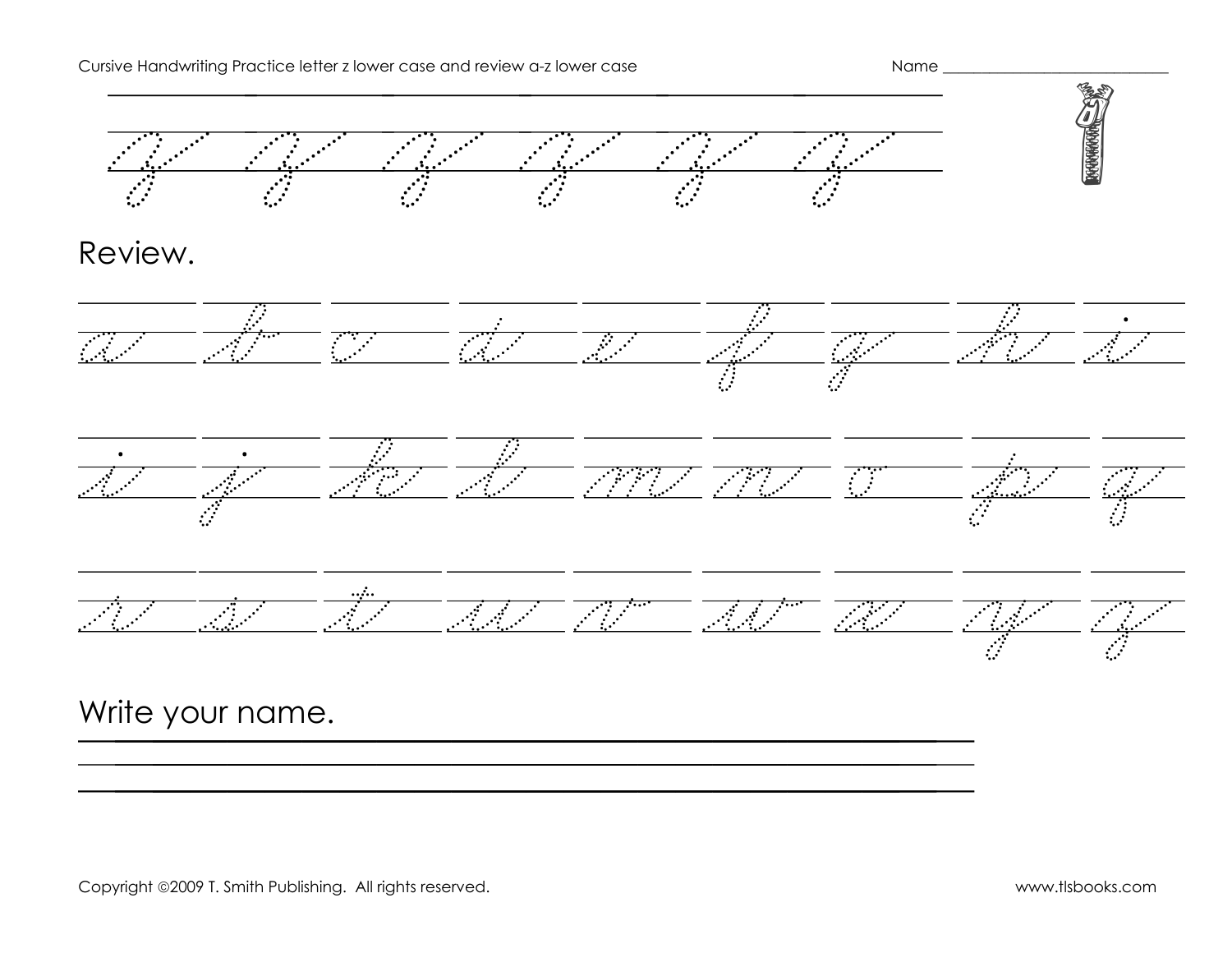#### Cursive Handwriting Practice A-E upper case Name \_\_\_\_\_\_\_\_\_\_\_\_\_\_\_\_\_\_\_\_\_\_\_\_\_\_\_\_\_

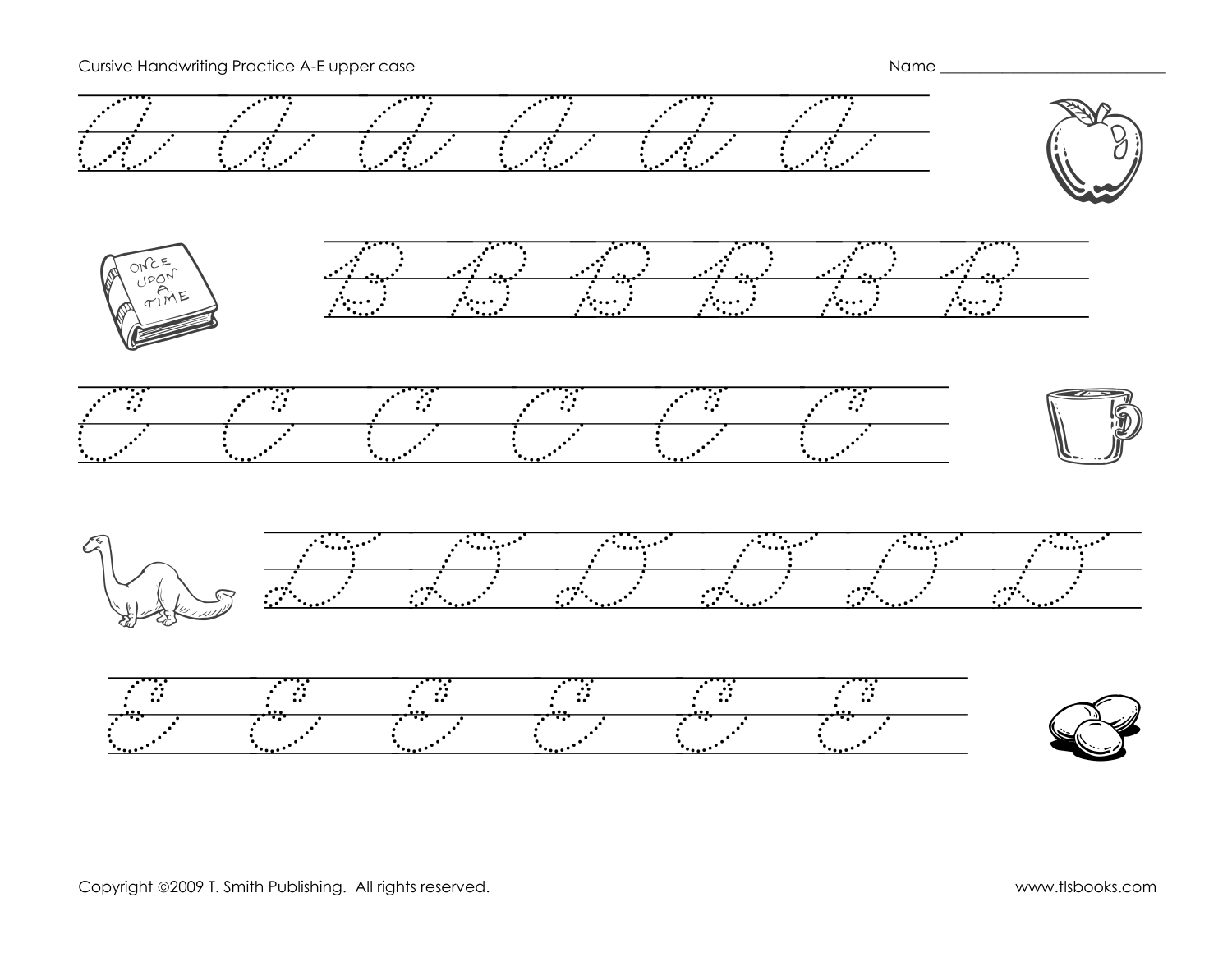#### Cursive Handwriting Practice F-J upper case Name \_\_\_\_\_\_\_\_\_\_\_\_\_\_\_\_\_\_\_\_\_\_\_\_\_\_\_\_\_\_\_



Copyright ©2009 T. Smith Publishing. All rights reserved. www.tlsbooks.com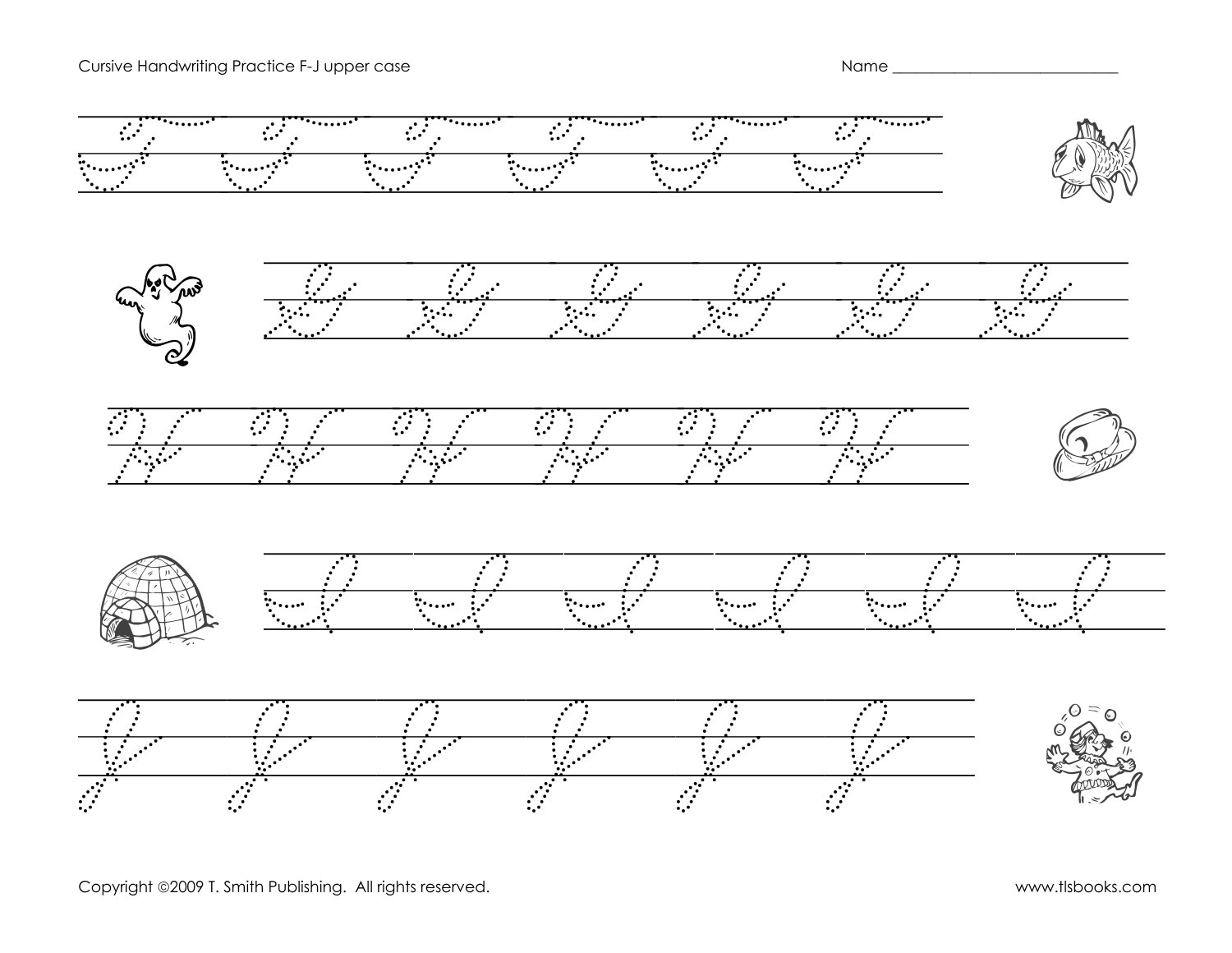#### Cursive Handwriting Practice K- O upper case Name \_\_\_\_\_\_\_\_\_\_\_\_\_\_\_\_\_\_\_\_\_\_\_\_\_\_\_\_\_\_\_

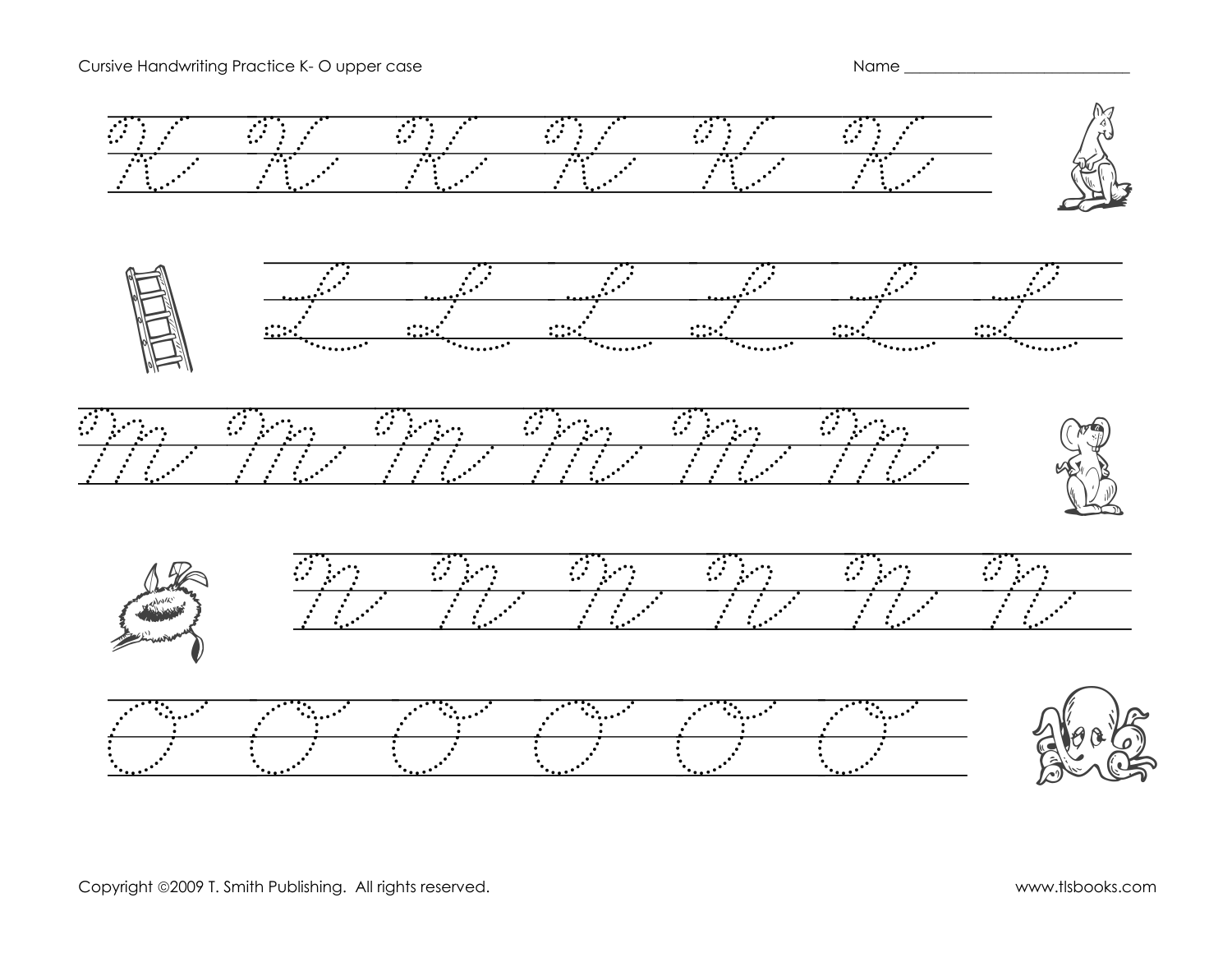Cursive Handwriting Practice P - T upper case Name \_ \_\_\_\_\_\_\_\_\_\_\_\_\_\_\_\_\_\_\_\_\_\_\_\_\_\_\_

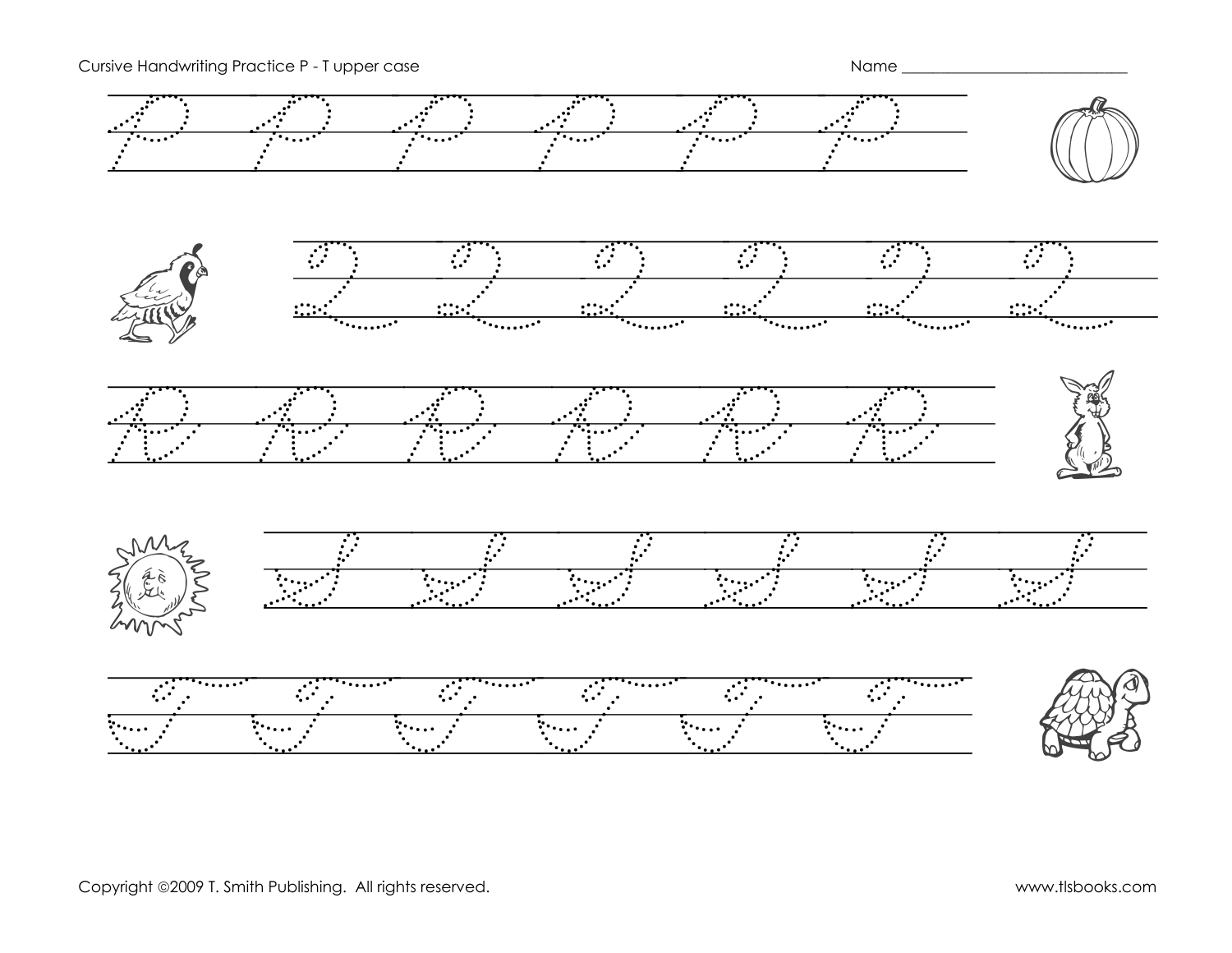Cursive Handwriting Practice letter U-Y upper case Name \_ \_ \_ \_ \_ \_ \_ \_ \_ \_ \_ \_ \_ \_ Name \_

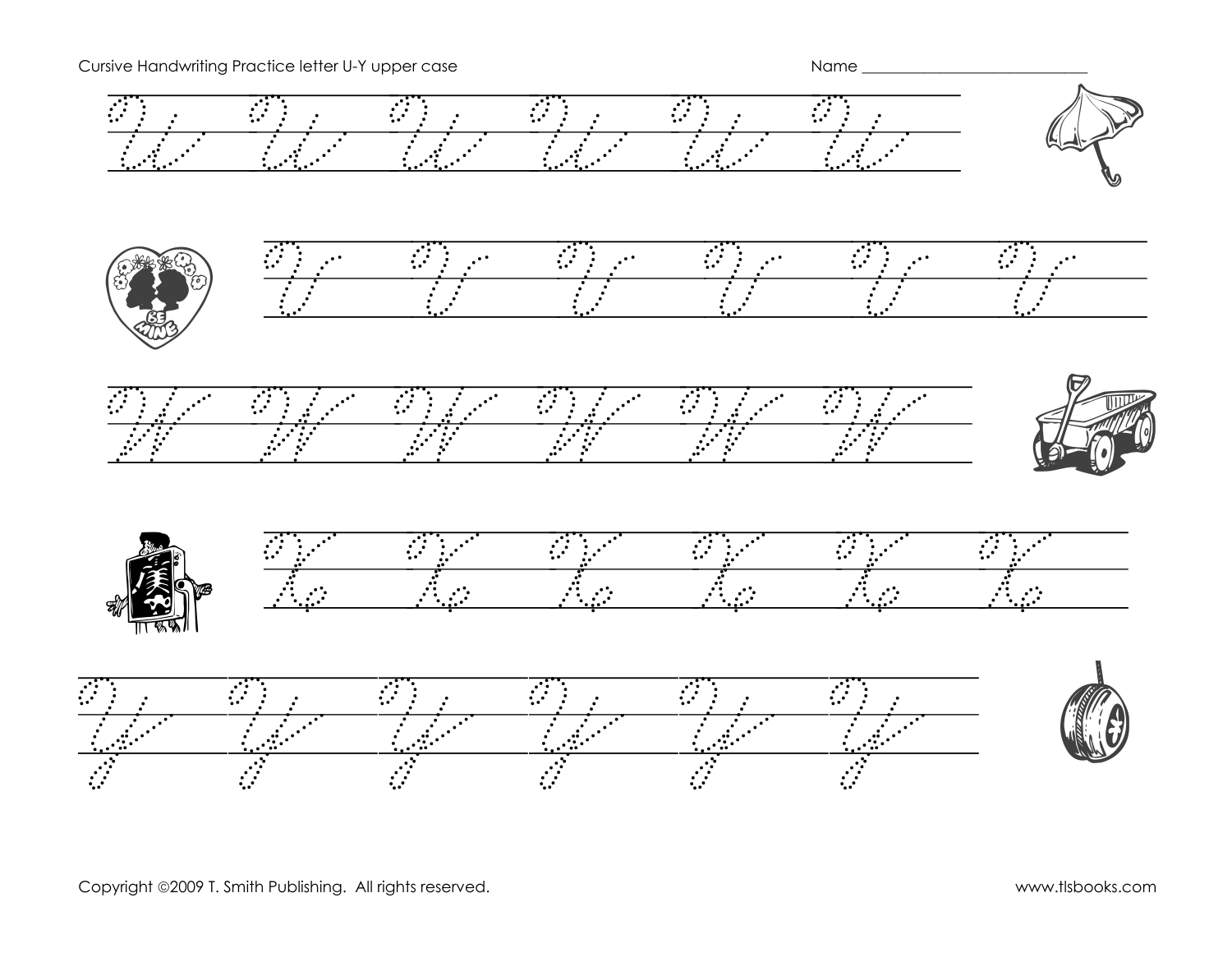Cursive Handwriting Practice letter Z upper case and upper case review A-Z Name \_\_\_\_\_\_\_\_\_\_\_\_\_\_\_\_\_\_\_\_\_\_\_\_\_\_\_\_\_\_



Review.







||||||||||||||||||||||

# Write your name.